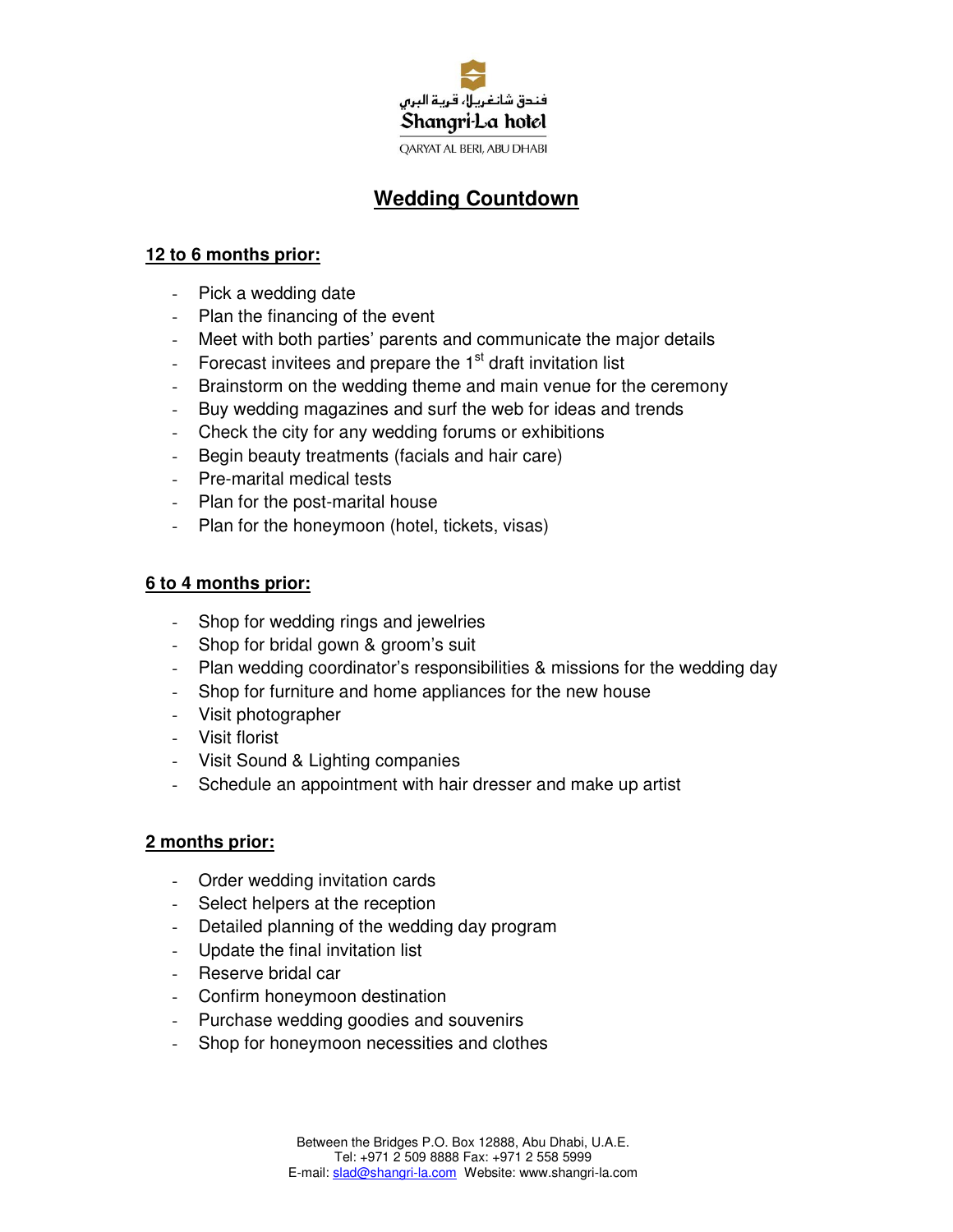

#### **1 month prior:**

- Chose dinner menu and schedule menu tasting for the items
- Send out the invitation cards
- Pick out a "1<sup>st</sup> dance" song
- Bridal gowns and suits trials
- Schedule a Spa treatment for the day after the wedding day
- Revise details with florist, photographer, sound & lighting, DJ, entertainment, dinner details
- Follow up with invitees attendance

# **1 to 2 weeks prior:**

- Full Spa treatment for relaxation and beauty care
- Confirm final details
- Prepare a "Wedding day emergency kit" that includes a small sewing kit, extra stockings, extra shirt for the groom, band aids, make up mini kit, perfume, tissue paper, etc…
- Prepare accessories, stockings, jewelry, shoes, etc...

## **1 day prior:**

- Prepare ID cards & passports if checking in a hotel or travelling
- Go for a relaxing massage
- Get a manicure and pedicure
- Get an early night's sleep
- Assign someone to look after your valuables during the wedding day

## **The Big Day:**

- Have a healthy breakfast
- Do not drink too much coffee
- Take a bubble bath
- Get hair and make up done
- Dress up, preferably with the assistance of a friend or family member
- Prepare snacks for quick bites during the long day
- Stay positive, calm and in focus in order to enjoy every single moment of your once in a lifetime magical experience